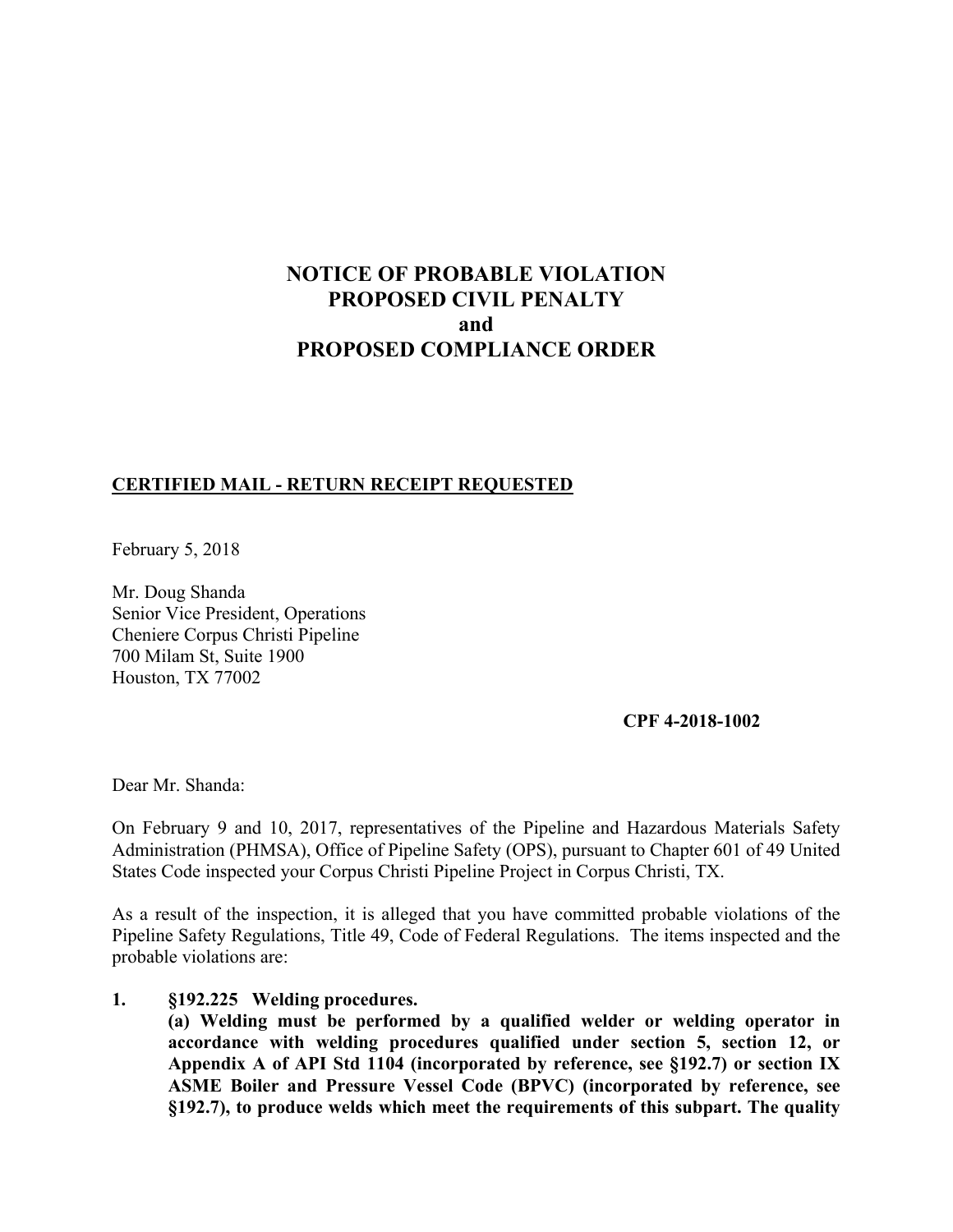**of the test welds used to qualify welding procedures must be determined by destructive testing in accordance with the referenced welding standard(s).**

**(b) Each welding procedure must be recorded in detail, including the results of the qualifying tests. This record must be retained and followed whenever the procedure is used.** 

Cheniere Corpus Christi Pipeline (CCCP) failed to qualify welding procedures in accordance with Section 5 of API Std 1104, 20th edition incorporated by reference §192.7.

Section 5.4.1 of API Std 1104, 20th edition states:

"A welding procedure must be re-established as a new procedure specification and must be completely requalified when any of the essential variables listed in 5.4.2 are changed".

 thickness group as specified in API 1104 requires a separate qualification test. Wall thickness group is an essential variable listed in Section 5.4.2. As a result, each wall

CCCP welding procedures SMAW -A18A-FLT, SMAW-A28A-FLT, SMAW-A38A-FLT, and SMAW-A48A-FLT include the following wall thickness groups for each welding procedure: Under 3/16" (Under 0.188"); 3/16 to 3/4" (0.188 to .750"); Over 3/4" (Over .750"). In each of the four fillet welding procedures, all of the wall thickness groups were marked on the procedure as being qualified even though there was only one test record for one wall thickness group. By only testing one wall thickness group for each fillet weld procedure (SMAW -A18A-FLT, SMAW-A48A-FLT, SMAW-A38A-FLT, and SMAW-A28A-FLT), CCCP failed to qualify the welding procedures in accordance with Section 5 of API Std 1104 incorporated by reference §192.7.

#### **2. §192.227 Qualification of welders and welding operators.**

 **API Std 1104 (incorporated by reference, see §192.7), or section IX of ASME Boiler (a) Except as provided in paragraph (b) of this section, each welder or welding operator must be qualified in accordance with section 6, section 12, or Appendix A of and Pressure Vessel Code (BPVC) (incorporated by reference, see §192.7). However, a welder or welding operator qualified under an earlier edition than the edition listed in §192.7 may weld but may not re-qualify under that earlier edition.** 

 **C of this part. Each welder who is to make a welded service line connection to a main (b) A welder may qualify to perform welding on pipe to be operated at a pressure that produces a hoop stress of less than 20 percent of SMYS by performing an acceptable test weld, for the process to be used, under the test set forth in section I of Appendix must first perform an acceptable test weld under section II of Appendix C of this part as a requirement of the qualifying test.**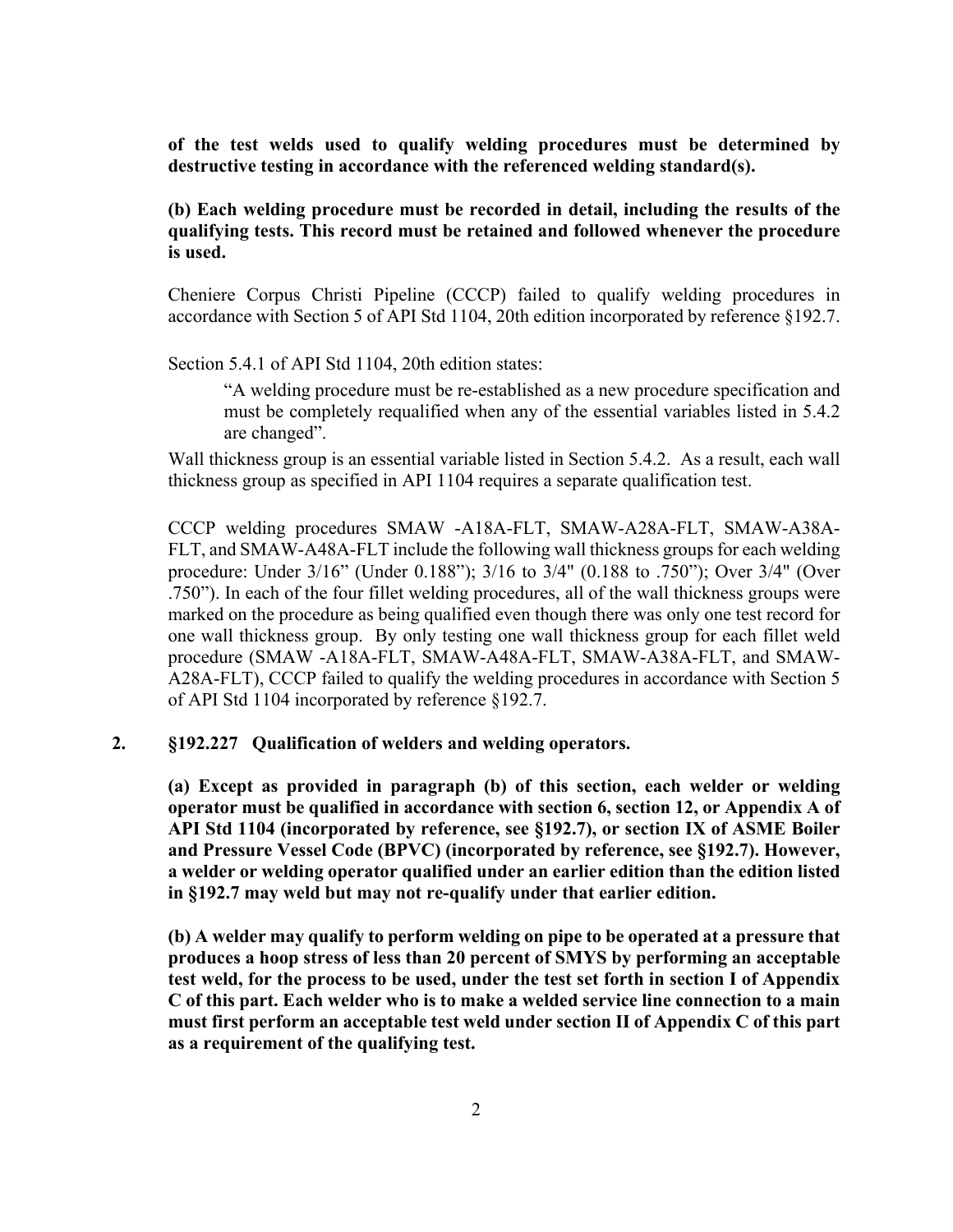CCCP failed to adequately qualify welders in accordance with Section 6 of API Std 1104, 20th edition incorporated by reference §192.7.

Per §192.227, welders must be qualified in accordance with Section 6 of API Std 1104,20th edition. Section 6.1 GENERAL: states, "The purpose of the welder qualification test is to determine the ability of welders to make sound butt or fillet welds using previously qualified procedures". However, the procedure used to qualify the welders had not been properly qualified.

 (Over .750"). By only testing one wall thickness group for SMAW-A28A-FLT, you failed to qualify the welding procedure in accordance with Section 5 of API Std 1104, 20th edition CCCP provided a copy of welder's qualification register that demonstrates that welders used SMAW -A28A-FLT in the multi-qualification test to qualify welders. The welding procedure, SMAW -A28A-FLT, provided to PHMSA covered wall thickness groups ranging from: Under 3/16" (Under 0.188"), 3/16 to 3/4" (0.188 to .750"), and Over 3/4" incorporated by reference §192.7.

 By not qualifying the welders to a previously qualified welding procedure, CCCP failed to adequately qualify welders in accordance with Section 6 of API Std 1104, 20th edition incorporated by reference §192.7.

## **3. §192.303 Compliance with specifications or standards.**

**Each transmission line or main must be constructed in accordance with comprehensive written specifications or standards that are consistent with this part.** 

**§192.225 Welding procedures.** 

**(a) Welding must be performed by a qualified welder or welding operator in accordance with welding procedures qualified under section 5, section 12, or Appendix A of API Std 1104 (incorporated by reference, see §192.7) or section IX ASME Boiler and Pressure Vessel Code (BPVC) (incorporated by reference, see §192.7), to produce welds which meet the requirements of this subpart. The quality of the test welds used to qualify welding procedures must be determined by destructive testing in accordance with the referenced welding standard(s).**

**(b) Each welding procedure must be recorded in detail, including the results of the qualifying tests. This record must be retained and followed whenever the procedure is used.**

CCCP failed to construct a pipeline facility in accordance with written specifications by using an unqualified welding procedure and unqualified welders per Welding Manual: Doc Number ES-PPL-7712-CU-0400, Section 2.1 and 2.2. Section 2.1 states, "All welding,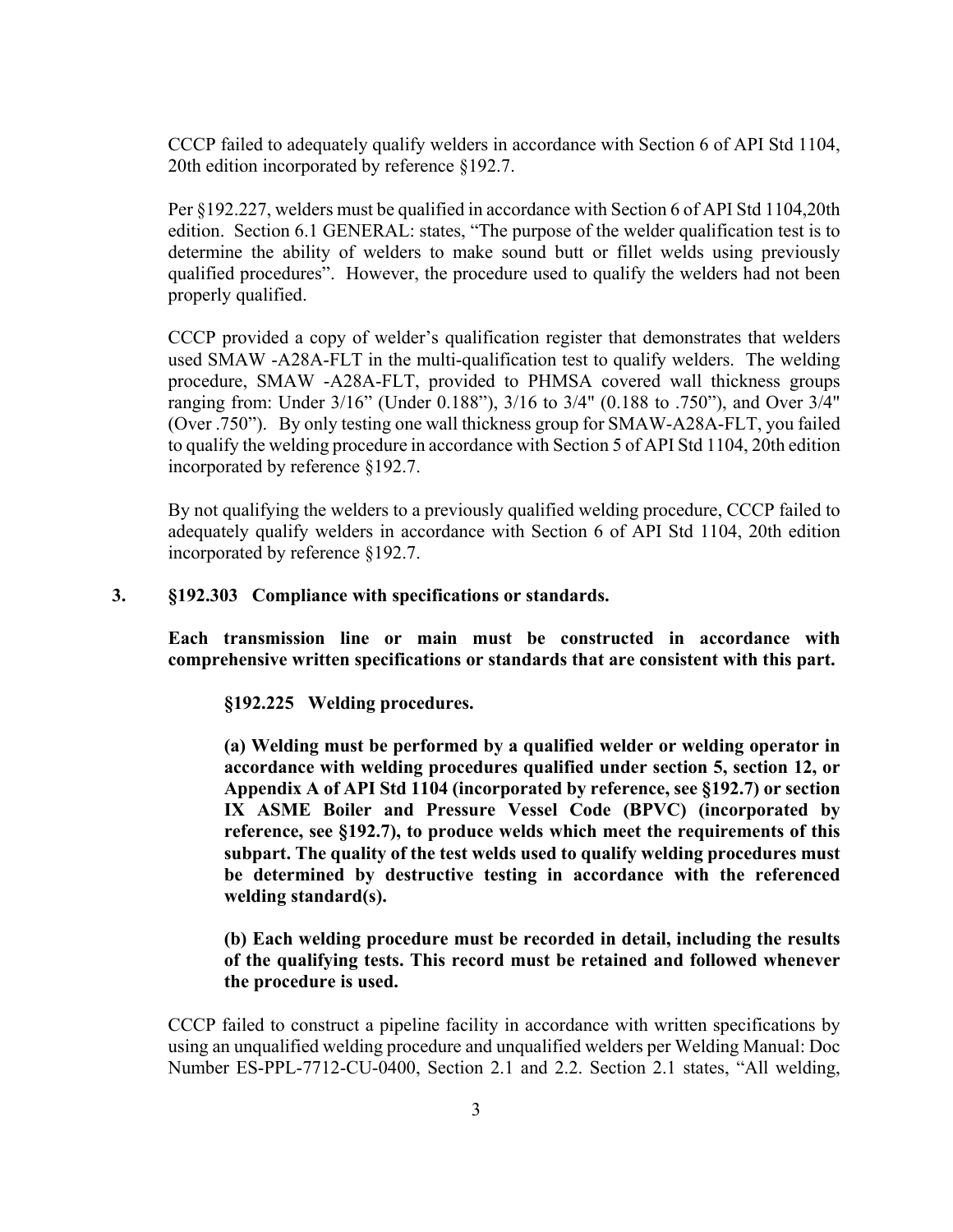including temporary welds, utility piping welds, and structural welds shall be performed using qualified welding procedures". Section 2.2 states. "All welding, including temporary welds, shall be performed by welders who are qualified for welding procedure to be used".

 The welding procedure used to weld the pipe indicated it had been qualified for a wall thickness group of Under 3/16" (Under 0.188"). However, destructive testing results for coupons for each welding procedure only show wall thickness group 3/16 to 3/4" (0.188 to .750").

## Section 5.4.1 of API Std 1104 states,

 "A welding procedure must be re-established as a new procedure specification and must be completely requalified when any of the essential variables listed in 5.4.2 are changed".

Wall thickness is an essential variable requiring separate qualified tests for each wall thickness group specified in API Std 1104.

 Section 6.1 GENERAL: states, "The purpose of the welder qualification test is to determine procedures". However, the procedure used to qualify the welders had not been properly Welders must be qualified in accordance with Section 6 of API Std 1104,20th edition. the ability of welders to make sound butt or fillet welds using previously qualified qualified.

From February 9<sup>th</sup> to February 10<sup>th</sup>, 2017, PHMSA inspectors discovered that CCCP used welding procedure SMAW-A28A-FLT to make 51 welds during the construction of the Sinton Compressor station. The wall thickness of the pipe, in the compressor station, was in the Under 3/16" (Under 0.188") group. The Under 3/16" (Under 0.188") wall thickness group was not destructively tested when qualifying procedure SMAW-A28A-FLT.

Therefore, CCCP failed to construct a pipeline facility in accordance with written specifications by using an unqualified welding procedure and unqualified welders per Welding Manual: Doc Number ES-PPL-7712-CU-0400, Section 2.1 and 2.2.

#### Proposed Civil Penalty

 penalty may not exceed \$200.000 per violation per day, with a maximum penalty not to exceed Under 49 United States Code,  $\S 60122$ , you are subject to a civil penalty not to exceed \$205,638 per violation per day the violation persists up to a maximum of \$2,056,380 for a related series of violations. For violations occurring between January 4, 2012 to August 1, 2016, the maximum \$2,000,000 for a related series of violations. For violations occurring prior to January 4, 2012, the maximum penalty may not exceed \$100,000 per violation per day, with a maximum penalty not to exceed \$1,000,000 for related series of violations. The Compliance Officer has reviewed the circumstances and supporting documentation involved in the above probable violation(s) and has recommended that you be preliminarily assessed a civil penalty of \$207,800 as follows: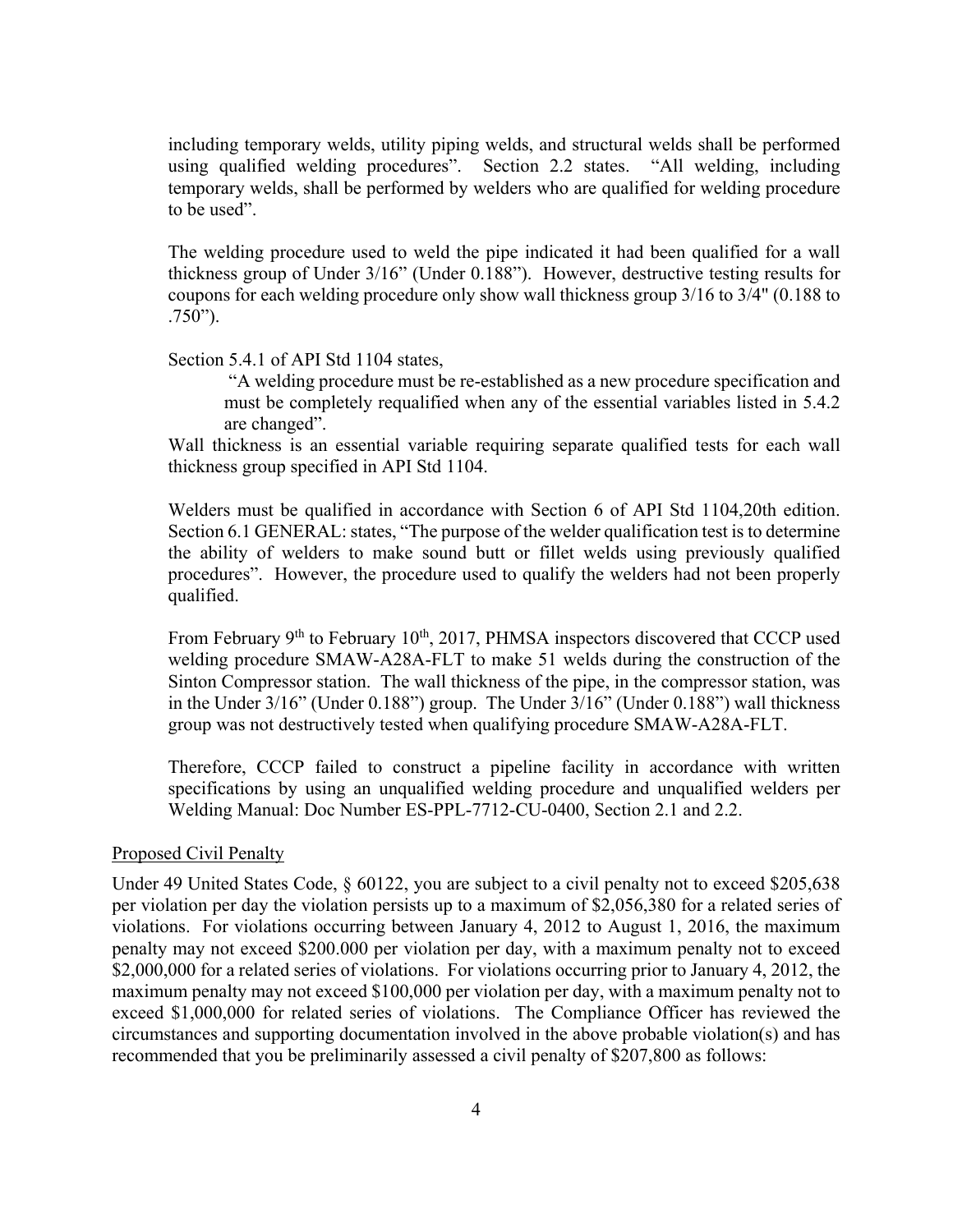| Item number   | <b>PENALTY</b> |
|---------------|----------------|
|               | \$46,300       |
| $\mathcal{D}$ | \$53,500       |
|               | \$108,000      |

#### Proposed Compliance Order

 Corpus Christi Pipeline. Please refer to the *Proposed Compliance Order*, which is enclosed and With respect to item(s) **1**, **2**, and **3** pursuant to 49 United States Code § 60118, the Pipeline and Hazardous Materials Safety Administration proposes to issue a Compliance Order to Cheniere made a part of this Notice.

#### Response to this Notice

 *Compliance Proceedings*. Please refer to this document and note the response options. All Enclosed as part of this Notice is a document entitled *Response Options for Pipeline Operators in*  material you submit in response to this enforcement action may be made publicly available. If you believe that any portion of your responsive material qualifies for confidential treatment under 5 U.S.C. 552(b), along with the complete original document you must provide a second copy of the document with the portions you believe qualify for confidential treatment redacted and an explanation of why you believe the redacted information qualifies for confidential treatment under 5 U.S.C. 552(b). If you do not respond within 30 days of receipt of this Notice, this constitutes a waiver of your right to contest the allegations in this Notice and authorizes the Associate Administrator for Pipeline Safety to find facts as alleged in this Notice without further notice to you and to issue a Final Order.

In your correspondence on this matter, please refer to **CPF 4-2018-1002** and for each document you submit, please provide a copy in electronic format whenever possible.

Sincerely,

Frank Causey Acting Director, Southwest Region Pipeline and Hazardous Materials Safety Administration

Enclosures: *Proposed Compliance Order Response Options for Pipeline Operators in Compliance Proceedings*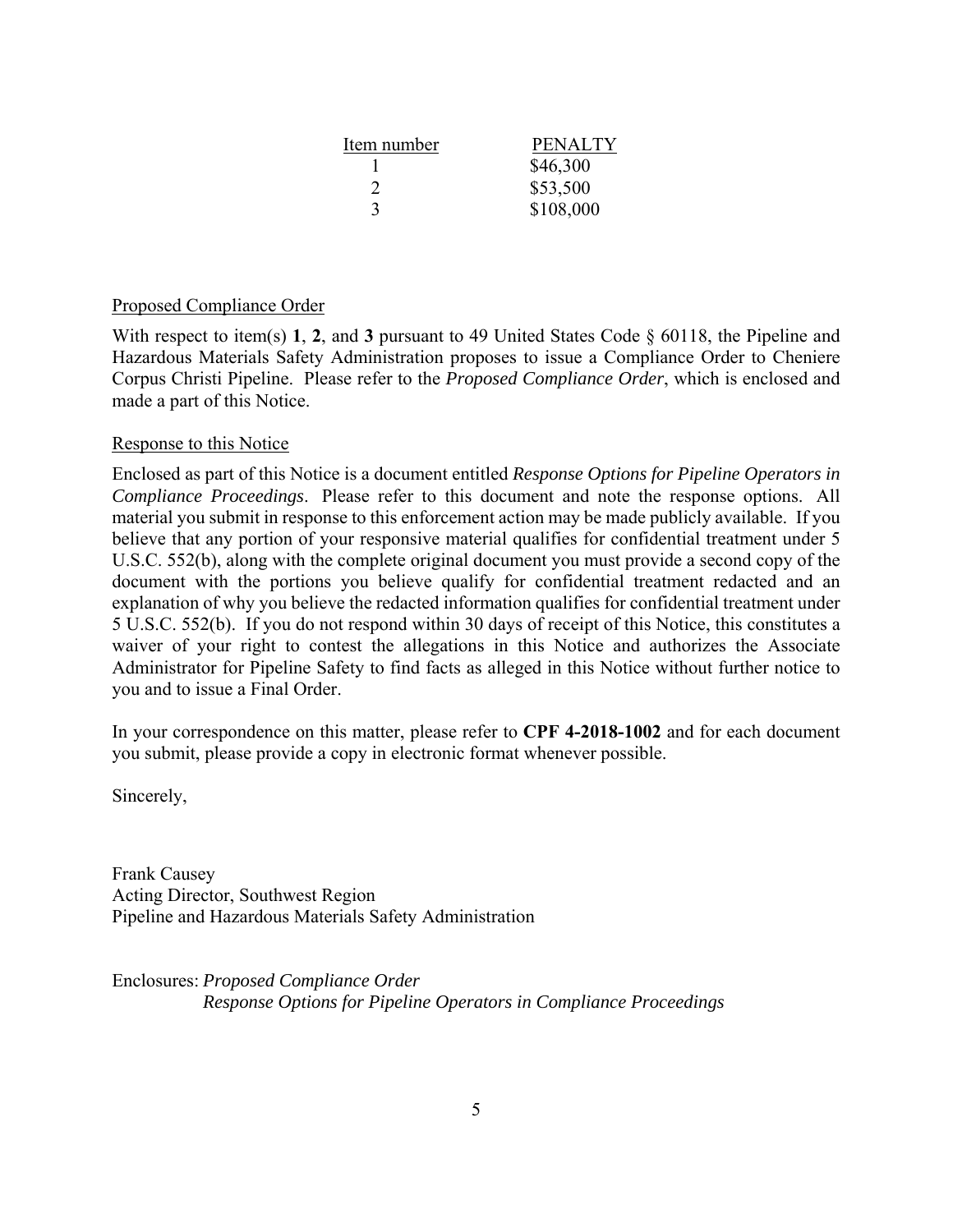# **PROPOSED COMPLIANCE ORDER**

Pursuant to 49 United States Code § 60118, the Pipeline and Hazardous Materials Safety Administration (PHMSA) proposes to issue to Cheniere Corpus Christi Pipeline a Compliance Order incorporating the following remedial requirements to ensure the compliance of Cheniere Corpus Christi Pipeline with the pipeline safety regulations:

- 1. In regard to Item Number **1** of the Notice pertaining to failing to qualify welding welding procedures in accordance with standards set in Section 5 of API Std 1104, procedures in accordance with Section 5 of API Std 1104, 20th edition incorporated by reference §192.7, Cheniere Corpus Christi Pipeline must requalify the following 20th edition: SMAW -A18A-FLT, SMAW-A28A-FLT, SMAW-A38A-FLT, and SMAW-A48A-FLT. The procedures cannot be used on any other construction project or Part 192 regulated piping until all corrections are made and accepted by the PHMSA Southwest Region Director.
- 2. In regard to Item Number **2** of the Notice pertaining to failing to adequately qualify welders in accordance with Section 6 of API Std 1104, 20th edition incorporated by reference §192.7, Cheniere Corpus Christi Pipeline must requalify all welders that were qualified with the following procedures: SMAW -A18A-FLT, SMAW-A28A-FLT, SMAW-A38A-FLT, and SMAW-A48A-FLT.
- must perform destructive tests on a statistically significant number of welds made number of welds to be tested is statistically significant based on the total number an additional number of welds made with any of SMAW -A18A-FLT, SMAW-3. In regard to Item Number **3** of the Notice pertaining to failing to weld on a §192 pipeline facility with a qualified welding procedure qualified under section 5 of API Std 1104 (incorporated by reference in §192.7), Cheniere Corpus Christi Pipeline with SMAW -A18A-FLT, SMAW-A28A-FLT, SMAW-A38A-FLT, and SMAW-A48A-FLT welding procedures to show that the welds have the required strength and mechanical properties for the application. The proposed testing plan must include specific designation of the welds to be tested, an analysis showing that the of welds made, the procedures that Cheniere Corpus Christi Pipeline proposes to be used to cut out and test the welds, and the qualified welding procedure that will be used to re-weld the pipeline facility. The proposed testing plan must be submitted to the PHMSA Southwest Region Director for approval prior to initiating the plan. If any of these welds fail destructive testing, the number of welds tested must be expanded as specified by the Southwest Region Acting Director to include A28A-FLT, SMAW-A38A-FLT, and SMAW-A48A-FLT welding procedures.
- 4. Provide PHMSA with documentation that verifies completion of:
	- Item 1 within 30 days following the date of the Final Order.
	- Item 2 must be completed within 30 days of completion of item 1 or prior to the welders welding to the newly qualified procedures.